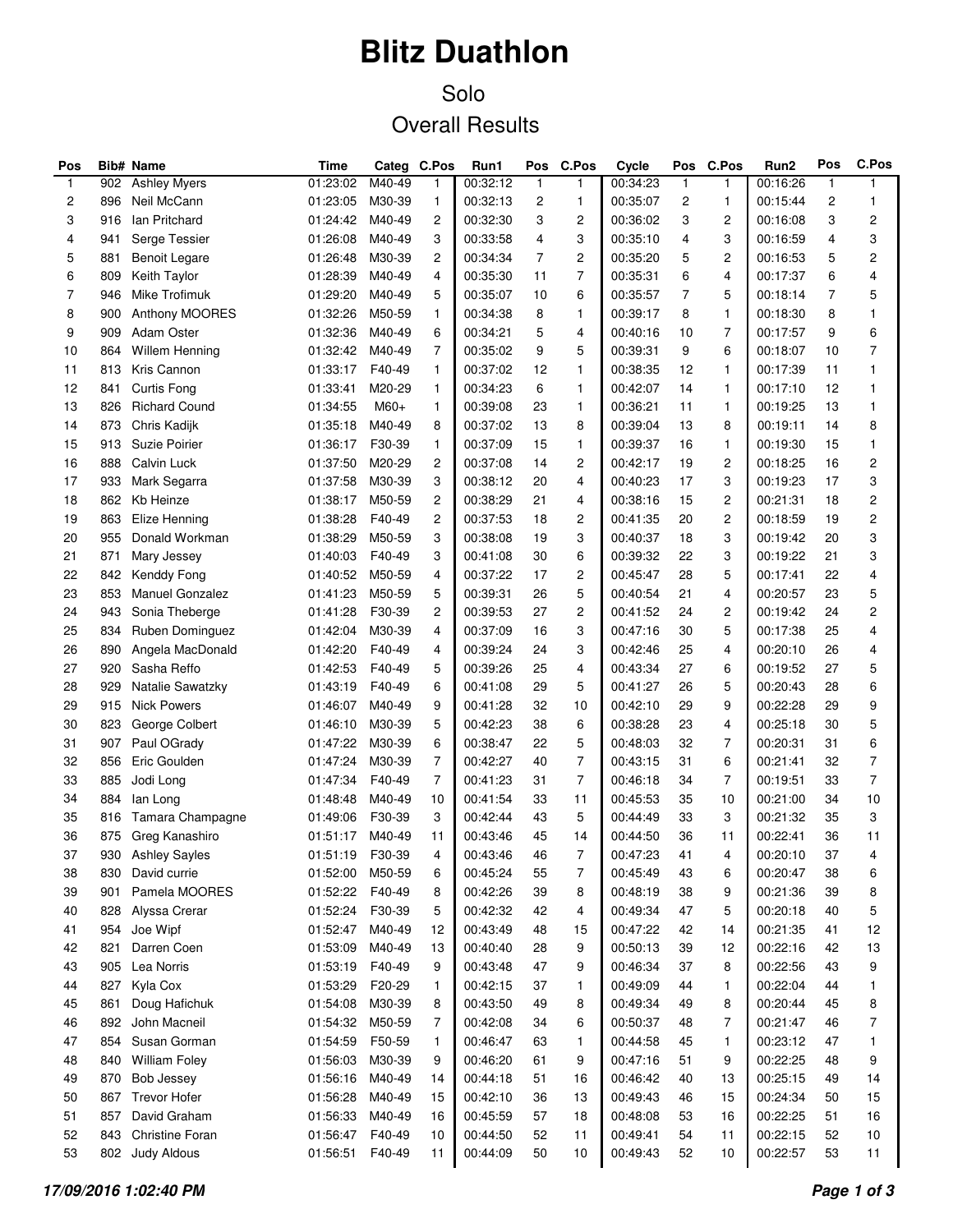# **Blitz Duathlon**

### Solo Overall Results

| Pos             |     | <b>Bib# Name</b>        | Time            |        | Categ C.Pos             | Run1     | Pos | C.Pos          | Cycle    | Pos | C.Pos          | Run2     | Pos | C.Pos |
|-----------------|-----|-------------------------|-----------------|--------|-------------------------|----------|-----|----------------|----------|-----|----------------|----------|-----|-------|
| $\overline{54}$ | 868 | Jessica Jeffrey         | 01:57:37        | F30-39 | 6                       | 00:42:51 | 44  | 6              | 00:50:37 | 50  | 6              | 00:24:09 | 54  | 6     |
| 55              | 919 | Sandro Reffo            | 01:58:49        | M50-59 | 8                       | 00:46:15 | 60  | 9              | 00:48:44 | 57  | 8              | 00:23:49 | 55  | 8     |
| 56              | 928 | Aimey Sashuk            | 01:58:50        | F30-39 | $\overline{7}$          | 00:49:04 | 74  | 11             | 00:46:44 | 58  | 7              | 00:23:01 | 56  | 7     |
| 57              | 844 | Mike Foran              | 01:58:54        | M40-49 | 17                      | 00:42:09 | 35  | 12             | 00:52:48 | 56  | 17             | 00:23:55 | 57  | 17    |
| 58              | 883 | Candice Li              | 01:59:48        | F40-49 | 12                      | 00:48:10 | 70  | 14             | 00:46:31 | 55  | 12             | 00:25:06 | 58  | 12    |
| 59              | 818 | Karen Chugg             | 02:00:02        | F60+   | $\mathbf{1}$            | 00:45:40 | 56  | 1              | 00:50:20 | 59  | $\mathbf{1}$   | 00:24:01 | 59  | 1     |
| 60              | 934 | Alison Shurvell         | 02:01:49        | F30-39 | 8                       | 00:45:07 | 53  | 8              | 00:54:10 | 66  | 9              | 00:22:32 | 60  | 8     |
| 61              | 893 | <b>Brent Marchand</b>   | 02:01:52        | M50-59 | 9                       | 00:46:57 | 66  | 10             | 00:52:42 | 68  | 9              | 00:22:12 | 61  | 9     |
| 62              | 819 | Shauna Cingel           | 02:01:55        | F30-39 | 9                       | 00:46:51 | 65  | 10             | 00:52:03 | 65  | 8              | 00:23:00 | 62  | 9     |
| 63              | 917 | <b>Tina Shipley</b>     | 02:02:01        | F40-49 | 13                      | 00:47:09 | 67  | 13             | 00:49:46 | 61  | 13             | 00:25:05 | 63  | 13    |
| 64              | 810 | Mike BRUNEDER           | 02:02:24        | M40-49 | 18                      | 00:49:32 | 78  | 21             | 00:46:37 | 60  | 18             | 00:26:13 | 64  | 18    |
| 65              | 891 | Amy Mach                | 02:02:29        | F30-39 | 10                      | 00:42:28 | 41  | 3              | 00:57:02 | 67  | 10             | 00:22:58 | 65  | 10    |
| 66              | 897 | Karen McGrath           | 02:02:44        | F50-59 | $\overline{c}$          | 00:49:37 | 81  | 4              | 00:47:54 | 62  | $\overline{c}$ | 00:25:12 | 66  | 2     |
| 67              | 869 | David Jenniex           | 02:03:17        | M40-49 | 19                      | 00:45:17 | 54  | 17             | 00:53:32 | 64  | 19             | 00:24:28 | 67  | 19    |
| 68              | 806 | Sylvie Boivin           | 02:03:25        | F50-59 | 3                       | 00:49:33 | 79  | 3              | 00:48:55 | 63  | 3              | 00:24:57 | 68  | 3     |
| 69              | 858 | Teresa Graham           | 02:03:44        | F40-49 | 14                      | 00:46:33 | 62  | 12             | 00:53:54 | 70  | 15             | 00:23:16 | 69  | 14    |
| 70              | 812 | Shannon Burnard         | 02:06:17        | F50-59 | 4                       | 00:47:23 | 68  | $\mathbf{2}$   | 00:54:46 | 73  | 4              | 00:24:07 | 70  | 4     |
| 71              | 939 | Mike Styczen            | 02:06:31        | M40-49 | 20                      | 00:50:10 | 83  | 22             | 00:50:30 | 71  | 20             | 00:25:49 | 71  | 20    |
| 72              |     |                         |                 |        |                         |          | 75  | 12             |          |     |                |          |     | 11    |
|                 | 829 | Krista Crerar           | 02:07:07        | F30-39 | 11                      | 00:49:07 |     |                | 00:54:01 | 74  | 11             | 00:23:58 | 72  |       |
| 73              | 931 | <b>Isaac Sayles</b>     | 02:07:23        | M30-39 | 10                      | 00:48:10 | 69  | 10             | 00:52:31 | 72  | 10             | 00:26:42 | 73  | 10    |
| 74              | 951 | Katrina Watson          | 02:09:02        | F30-39 | 12                      | 00:52:13 | 88  | 14             | 00:51:11 | 75  | 12             | 00:25:38 | 74  | 12    |
| 75              | 838 | Jason Dwyer             | 02:09:03        | M30-39 | 11                      | 00:52:12 | 87  | 11             | 00:51:56 | 76  | 11             | 00:24:54 | 75  | 11    |
| 76              | 936 | Kerry Statham           | 02:09:03        | M40-49 | 21                      | 00:48:58 | 72  | 19             | 00:55:23 | 77  | 21             | 00:24:42 | 76  | 21    |
| 77              | 895 | Susan Marshall          | 02:09:03        | F40-49 | 15                      | 00:48:58 | 73  | 16             | 00:55:23 | 78  | 16             | 00:24:42 | 77  | 15    |
| 78              | 836 | <b>Heather Dorscher</b> | 02:11:13        | F40-49 | 16                      | 00:49:35 | 80  | 17             | 00:57:03 | 80  | 17             | 00:24:34 | 78  | 16    |
| 79              | 831 | Adriana Danard          | 02:12:25        | F30-39 | 13                      | 00:49:41 | 82  | 13             | 00:55:51 | 79  | 13             | 00:26:52 | 79  | 13    |
| 80              | 906 | Nicole O'Brien          | 02:12:48        | F40-49 | 17                      | 00:48:38 | 71  | 15             | 00:51:21 | 69  | 14             | 00:32:48 | 80  | 17    |
| 81              | 918 | <b>Robert Prus</b>      | 02:13:04        | M50-59 | 10                      | 00:49:25 | 77  | 11             | 00:57:38 | 82  | 11             | 00:25:59 | 81  | 10    |
| 82              | 874 | Junko Kai               | 02:13:34        | F40-49 | 18                      | 00:51:11 | 84  | 18             | 00:56:24 | 84  | 18             | 00:25:59 | 82  | 18    |
| 83              | 876 | David King King         | 02:14:47        | M50-59 | 11                      | 00:52:19 | 89  | 12             | 00:54:32 | 81  | 10             | 00:27:55 | 83  | 11    |
| 84              | 833 | Carol Denholm           | 02:15:27        | F50-59 | 5                       | 00:53:44 | 90  | 5              | 00:53:36 | 83  | 5              | 00:28:06 | 84  | 5     |
| 85              | 911 | Mackenzie Parish        | 02:15:37        | F20-29 | $\overline{c}$          | 00:46:00 | 58  | 2              | 01:04:58 | 87  | 2              | 00:24:38 | 85  | 2     |
| 86              | 910 | Kevin Parish            | 02:15:37        | M50-59 | 12                      | 00:46:00 | 59  | 8              | 01:04:58 | 86  | 12             | 00:24:38 | 86  | 12    |
| 87              | 807 | <b>Tricia Boukall</b>   | 02:16:37        | F30-39 | 14                      | 00:55:09 | 100 | 16             | 00:57:49 | 95  | 16             | 00:23:38 | 87  | 14    |
| 88              | 914 | Diane Poon              | 02:17:16        | F50-59 | 6                       | 00:55:05 | 99  | $\overline{7}$ | 00:58:56 | 96  | 8              | 00:23:14 | 88  | 6     |
| 89              | 848 | Donna Gage              | 02:17:31        | F30-39 | 15                      | 00:53:57 | 93  | 15             | 00:56:45 | 85  | 14             | 00:26:49 | 89  | 15    |
| 90              | 926 | <b>Balwinder Sandhu</b> | 02:18:13 M40-49 |        | 22                      | 00:51:17 | 85  | 23             | 00:59:53 | 88  | 22             | 00:27:02 | 90  | 22    |
| 91              | 944 | Desiree THomas          | 02:20:32        | F30-39 | 16                      | 00:46:50 | 64  | 9              | 01:06:03 | 93  | 15             | 00:27:38 | 91  | 16    |
| 92              | 942 | <b>Tracey Tessier</b>   | 02:21:13        | F40-49 | 19                      | 00:51:46 | 86  | 19             | 01:00:59 | 92  | 19             | 00:28:27 | 92  | 19    |
| 93              | 878 | Kimberley Klassen       | 02:21:29        | F50-59 | $\overline{7}$          | 00:53:46 | 91  | 6              | 00:58:53 | 91  | 7              | 00:28:49 | 93  | 7     |
| 94              | 898 | Kim Meadows-Boudreau    | 02:23:00        | F50-59 | 8                       | 00:57:24 | 108 | 9              | 00:55:03 | 90  | 6              | 00:30:32 | 94  | 8     |
| 95              | 904 | Kyla Newman             | 02:23:22        | F40-49 | 20                      | 00:56:18 | 104 | 25             | 00:56:38 | 94  | 20             | 00:30:25 | 95  | 20    |
| 96              | 805 | Stan Bissell            | 02:24:26        | M30-39 | 12                      | 00:53:56 | 92  | 12             | 00:58:10 | 89  | 12             | 00:32:20 | 96  | 12    |
|                 |     |                         |                 | F40-49 |                         |          |     |                |          |     |                |          |     |       |
| 97              | 815 | Andrea Caraca-Hart      | 02:26:41        |        | 21                      | 00:55:11 | 101 | 24             | 01:00:52 | 98  | 21             | 00:30:37 | 97  | 21    |
| 98              | 924 | <b>Andy Russell</b>     | 02:26:54        | M50-59 | 13                      | 00:53:58 | 94  | 13             | 01:05:01 | 101 | 14             | 00:27:55 | 98  | 13    |
| 99              | 852 | Sharon Glossop          | 02:27:26        | $F60+$ | $\overline{\mathbf{c}}$ | 00:56:13 | 103 | $\overline{c}$ | 01:02:30 | 99  | 2              | 00:28:42 | 99  | 2     |
| 100             | 851 | Peter Glossop           | 02:27:26        | $M60+$ | $\overline{\mathbf{c}}$ | 00:56:12 | 102 | 2              | 01:03:51 | 102 | $\overline{c}$ | 00:27:22 | 100 | 2     |
| 101             | 866 | <b>Tammy Hildreth</b>   | 02:28:34        | F40-49 | 22                      | 00:54:11 | 96  | 21             | 01:04:46 | 100 | 22             | 00:29:36 | 101 | 22    |
| 102             | 940 | <b>Howard Tanner</b>    | 02:29:37        | M50-59 | 14                      | 01:01:05 | 113 | 14             | 00:54:33 | 97  | 13             | 00:33:59 | 102 | 14    |
| 103             | 950 | Susan Watkins           | 02:30:53        | F40-49 | 23                      | 00:54:27 | 97  | 22             | 01:08:07 | 106 | 25             | 00:28:18 | 103 | 23    |
| 104             | 803 | Amanda Bailer           | 02:31:25        | F40-49 | 24                      | 00:54:29 | 98  | 23             | 01:08:04 | 105 | 24             | 00:28:51 | 104 | 24    |
| 105             | 908 | <b>Bridget Orr</b>      | 02:32:44        | F50-59 | 9                       | 00:58:43 | 110 | 10             | 01:02:25 | 104 | 9              | 00:31:35 | 105 | 9     |
| 106             | 937 | Betti Stretch           | 02:34:13        | F60+   | 3                       | 00:56:59 | 106 | 3              | 01:07:24 | 108 | 3              | 00:29:49 | 106 | 3     |